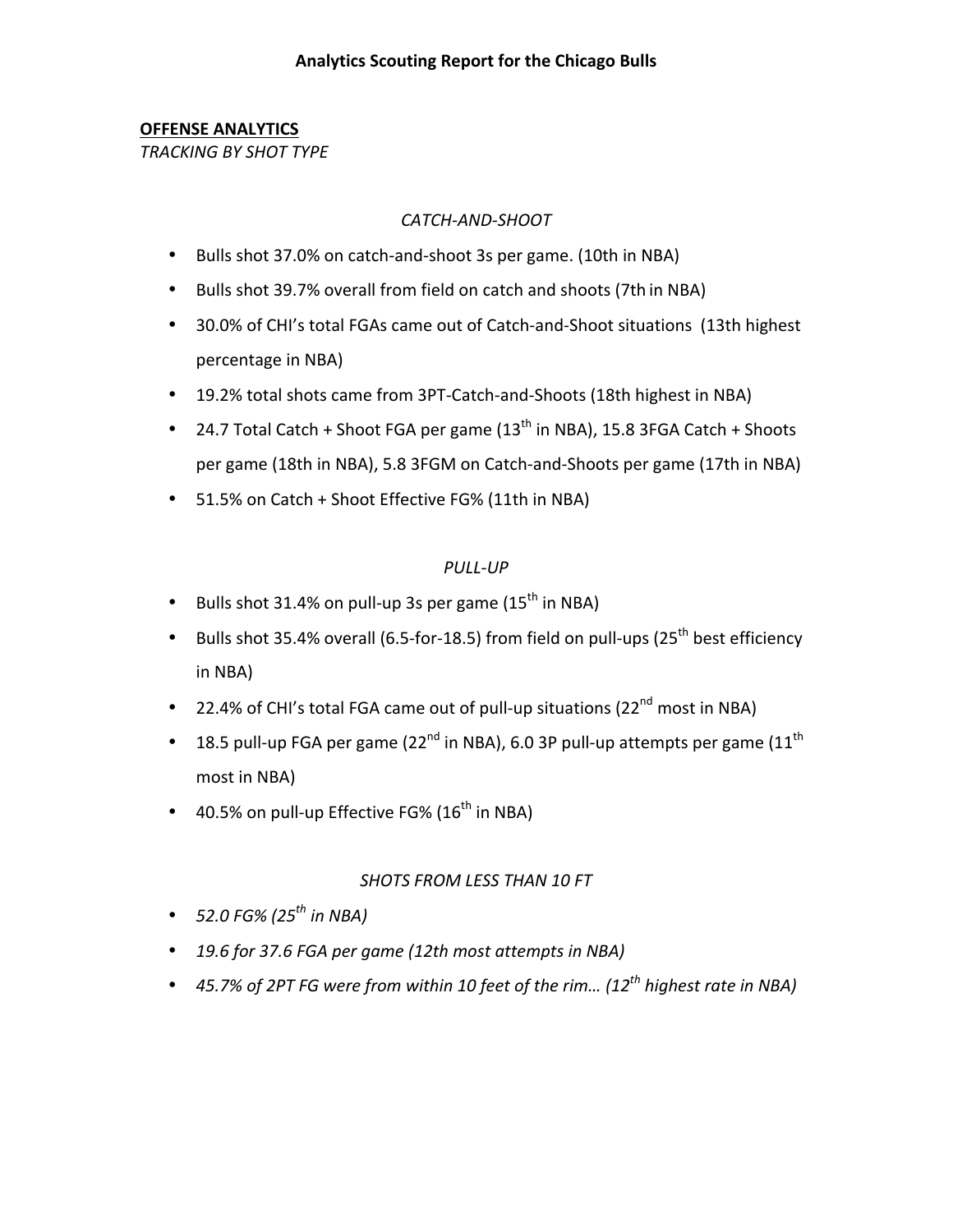#### **CHI MONTH-BY-MONTH CHART**

| <b>CHICAGO MONTH-BY-MONTH SPLITS</b> |              |             |        |      |      |           |      |                 |                 |     |      |           |
|--------------------------------------|--------------|-------------|--------|------|------|-----------|------|-----------------|-----------------|-----|------|-----------|
| <b>MONTH</b>                         | <b>GAMES</b> | <b>Wins</b> | Losses | FGM  | FGA  | FG%       | eFG% | <b>2FG FREQ</b> | <b>3FG FREQ</b> | 3PM | 3PA  | 3P%       |
| <b>NOVEMBER</b>                      | 15           | 10          |        | 35.9 | 79.2 | 0.4532828 | 49.8 | 75.1            | 24.9            | 7.1 | 19.7 | 0.3604061 |
| <b>DECEMBER</b>                      | 15           | 11          |        | 37.3 | 83.2 | 0.4483173 | 49.5 | 74.4            | 25.6            | 7.8 | 21.3 | 0.3661972 |
| <b>JANUARY</b>                       | 17           |             |        | 36.8 | 86.3 | 42.7      | 47.1 | 74.6            | 25.4            | 7.6 | 21.9 | 0.347032  |
| <b>FEBRUARY</b>                      | 10           |             |        | 36.8 | 83.7 | 0.4396655 | 48.7 | 73              | 27              | 7.9 | 22.6 | 0.3495575 |
| <b>MARCH</b>                         | 15           |             |        | 35.5 | 79.3 | 0.4476671 | 50   | 70.7            | 29.3            | 8.3 | 23.2 | 0.3577586 |
| <b>APRIL</b>                         |              |             |        | 35.1 | 82.4 | 0.4259709 | 47.6 | 69.8            | 30.2            | 8.3 | 24.9 | 0.3333333 |

#### **CHI QUARTER-BY-QUARTER CHART**

| <b>BULLS BY QUARTER</b> |      |                          |      |      |                           |     |      |
|-------------------------|------|--------------------------|------|------|---------------------------|-----|------|
| <b>QUARTER</b>          | FGA  | <b>2PT FREQUENCY FG%</b> |      | eFG% | <b>3PT FREQUENCY 3FGA</b> |     | 3FG% |
| <b>1st QUARTER</b>      | 21.5 | 75.70%                   | 43.1 | 47.4 | 24.30%                    | 5.2 | 35.2 |
| <b>2nd QUARTER</b>      | 20.6 | 72.90%                   | 44.1 | 49   | 27.10%                    | 5.6 | 35.9 |
| <b>3rd QUARTER</b>      | 20.1 | 73.80%                   | 45   | 49.5 | 26.20%                    | 5.3 | 34.1 |
| <b>4th QUARTER</b>      | 19.2 | 69.70%                   | 44.6 | 50   | 30.30%                    | 5.8 | 36.2 |

#### **CHI BY DAYS OF REST**

# bulls team ppg by days of rest in the 2015 season

| NAME                                                                                            | SEASON DR GMS PPG MPG RPG APG SPG BPG 3PM FG% FT% TO FGM FGA 3PA 3P% |  |  |  |  |  |  |  |  |
|-------------------------------------------------------------------------------------------------|----------------------------------------------------------------------|--|--|--|--|--|--|--|--|
| Chicago Bulls 2014-15 0 20 96.2 240.0 45.8 21.3 5.8 3.9 7.5 43.1 77.4 12.8 35.5 82.5 21.9 34.6  |                                                                      |  |  |  |  |  |  |  |  |
| Chicago Bulls 2014-15 1 44 102.4 244.0 45.7 22.2 6.3 6.5 8.2 44.1 78.3 12.7 37.3 84.6 23.3 35.3 |                                                                      |  |  |  |  |  |  |  |  |
| Chicago Bulls 2014-15 2 13 104.2 240.0 44.5 22.2 6.8 6.5 7.6 46.5 80.3 14.0 37.0 79.6 19.2 39.6 |                                                                      |  |  |  |  |  |  |  |  |
| Chicago Bulls 2014-15 3 2 98.0 240.0 48.5 19.5 8.5 7.0 6.5 44.4 68.1 17.5 34.0 76.5 24.0 27.1   |                                                                      |  |  |  |  |  |  |  |  |
| Chicago Bulls 2014-15 4 1 90.0 240.0 60.0 16.0 3.0 5.0 8.0 34.8 76.9 12.0 31.0 89.0 25.0 32.0   |                                                                      |  |  |  |  |  |  |  |  |
| Chicago Bulls 2014-15 6+ 2 97.5 240.0 45.0 18.5 5.5 5.5 6.0 46.3 86.5 17.5 34.5 74.5 20.0 30.0  |                                                                      |  |  |  |  |  |  |  |  |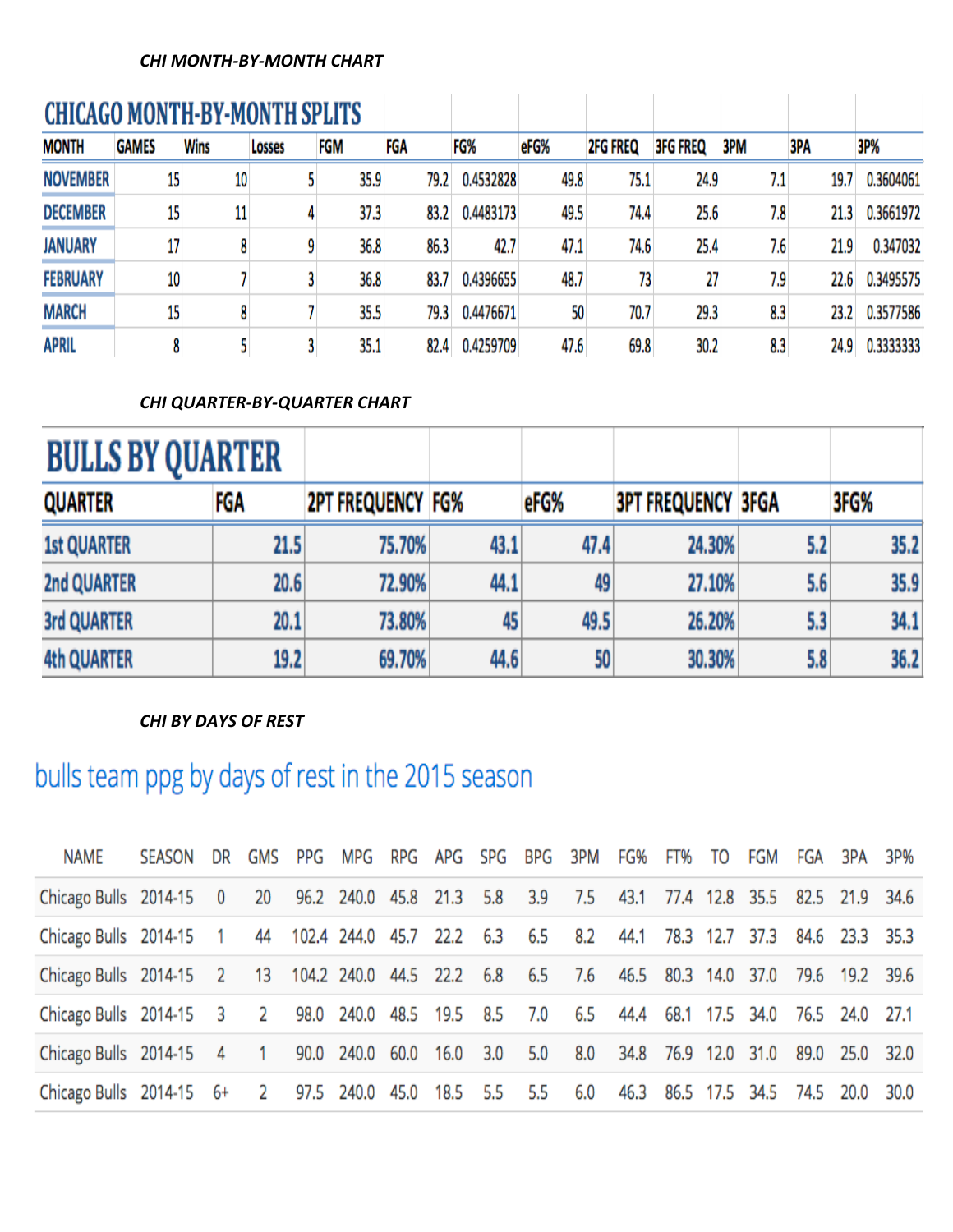#### *WHY CHICAGO NEEDS TO PLAY FASTER ON OFFENSE:*

|                   |                    | <b>CHICAGO EFFICIENCY CHART BASED ON SHOT CLOCK</b> |       |                  |                  |     |     |       |
|-------------------|--------------------|-----------------------------------------------------|-------|------------------|------------------|-----|-----|-------|
| <b>SHOT CLOCK</b> | <b>FREQUENCY %</b> | <b>EFFECTIVE FG% FG%</b>                            |       | <b>FGM TOTAL</b> | <b>FGA TOTAL</b> | 3PM | 3PA | 3P%   |
| 24-22 seconds     | 6.3                | 52.1                                                | 0.508 | 216              | 425              | 11  | 36  | 0.306 |
| 22-18 seconds     | 11.1               | 53.8                                                | 0.475 | 354              | 746              | 94  | 271 | 0.347 |
| 18-15 seconds     | 12.4               | 47.5                                                | 0.426 | 357              | 838              | 82  | 259 | 0.317 |
| 15-7 seconds      | 47.3               | 50                                                  | 0.452 | 1441             | 3191             | 309 | 831 | 0.372 |
| 7-4 seconds       | 10.70              | 49.2                                                | 0.441 | 320              | 725              | 74  | 174 | 0.425 |
| 4-0 seconds       | 8.2                | 37.8                                                | 0.34  | 189              | 556              | 42  | 137 | 0.307 |

#### *ANALYSIS)*

• CHI was best when they shot within the first 6 seconds of the possession. *However, last season, they attempted nearly half of their possessions in the 15-7 second range on the shot clock, in spite of the lower efficiencies. SPEED UP* **THE OFFENSE!** 

#### *HOW)THE CHICAGO BIG)MEN)PAIR)TOGETHER:*

#### **GASOL'S PAIRINGS:**

| Rk | Lineup                   | $Tm$ Season $G$                                                                                                 | <b>MP</b> |  |  |  |  | Tm Opp Pace FG FGA FG% 3P 3PA 3P% eFG% | FT. | <b>FTA</b> | FT%          | <b>PTS</b> |
|----|--------------------------|-----------------------------------------------------------------------------------------------------------------|-----------|--|--|--|--|----------------------------------------|-----|------------|--------------|------------|
|    | 1 P. Gasol   D. Rose     | $CHI$ 2014-15 51 1326.7 2626 2629 95.1 -0.2 -4.7 +.020 +1.4 +2.2 +.031 +.030 +4.4 +4.9 +.025 +5.4               |           |  |  |  |  |                                        |     |            |              |            |
|    | 2 M. Dunleavy   P. Gasol | CHI 2014-15 59 1502.1 2883 2887 92.2 -0.8 -4.8 +.014 +0.5 +1.3 +.004 +.019 +5.7 +6.3 +.039                      |           |  |  |  |  |                                        |     |            |              | $+4.5$     |
|    | 3 P. Gasol   T. Gibson   | CHI 2014-15 58 870.5 1689 1695 93.3 -1.2 -4.6 +.009 +0.2 -1.5 +.034 +.012 +6.6 +7.2 +.039 +4.4                  |           |  |  |  |  |                                        |     |            |              |            |
|    | 4 P. Gasol   N. Mirotic  | $CHI$ 2014-15 62 653.9 1313 1324 96.8 -2.9 -9.4 +.013 +1.9 +3.6 +.029 +.028 +7.8 +7.0 +.087 +4.0                |           |  |  |  |  |                                        |     |            |              |            |
|    | 5 J. Butler   P. Gasol   | $CHI: 2014-15.61:1915.5:3744:3742:93.8: -2.1: -5.9: +0.06: +0.6: +0.8: +0.017: +0.02: +7.0: +8.3: +0.030: +3.5$ |           |  |  |  |  |                                        |     |            |              |            |
|    | 6 P. Gasol   J. Noah     | CHI 2014-15 63 1259.1 2449 2456 93.5 -1.6 -3.9 +.002 +1.2 +2.1 +.021 +.010 +5.0 +5.7 +.034 +3.1                 |           |  |  |  |  |                                        |     |            |              |            |
|    | 7 A. Brooks   P. Gasol   | $CHI$ 2014-15 77 1082.0 2108 2111 93.6 -2.0 -5.0 +.002 +2.0 +2.1 +.052 +.015 +4.9 +4.6 +.050 +2.8               |           |  |  |  |  |                                        |     |            |              |            |
|    | 8 P. Gasol   K. Hinrich  | CHI:2014-15:63: 966.8:1906:1924: 95.1:-3.1: -7.2: .000:+1.1: +2.0:+.022: +.009: +7.1: +6.8:+.072: +2.1          |           |  |  |  |  |                                        |     |            |              |            |
|    | 9 P. Gasol   T. Snell    | $CHI$ 2014-15 63 857.3 1687 1703 94.9 -1.5 -1.7 -008 +2.2 +2.4 +.058 +.005 +1.8                                 |           |  |  |  |  |                                        |     |            | $-0.8 + 103$ | $+1.1$     |
|    | 10 P. Gasol   E. Moore   | CHI 2014-15 41 161.9 340 348 102.0 -5.8 -9.3 -.020 -0.2 +1.0 -.025 -0.017 +12.2 +13.8 +.063 +0.4                |           |  |  |  |  |                                        |     |            |              |            |

#### **NOAH'S PAIRINGS:**

| <b>Rk</b> | Lineup                  | $Tm  $ Season $ $ G                       | <b>MP</b> |  | Tm   Opp   Pace   FG |        |  |  | $FGA$ $FG\%$ 3P 3PA 3P% $GFG\%$ $FT$ $FTA$ $FT\%$                                  |  | <b>PTS</b> |
|-----------|-------------------------|-------------------------------------------|-----------|--|----------------------|--------|--|--|------------------------------------------------------------------------------------|--|------------|
|           | 1 J. Noah   T. Snell    | CHI 2014-15 55 677.5 1282 1292 91.2 +1.7  |           |  |                      |        |  |  | $-1.6$ + 026 + 4.3 + 5.2 + 098 + 050 + 0.6 + 0.6 + 009                             |  | $+8.3$     |
|           | 2 J. Noah   D. Rose     | CHI 2014-15 39 965.7 1916 1920 95.3 -1.3  |           |  |                      |        |  |  | $-3.9 + 0.005 + 1.3 + 3.0 + 0.015 + 0.014 + 5.3 + 5.6 + 0.045$                     |  | $+4.1$     |
|           | 3 J. Butler   J. Noah   | CHI 2014-15 51 1324.7 2563 2555 92.7 -1.3 |           |  |                      |        |  |  | $-3.1$ $000 + 0.5 + 1.7$ $-002 + 0.05 + 6.0 + 6.4 + 0.05 + 3.8$                    |  |            |
|           | 4 P. Gasol   J. Noah    | CHI 2014-15 63 1259.1 2449 2456 93.5 -1.6 |           |  |                      |        |  |  | $-3.9$ + $.002$ + $1.2$ + $2.1$ + $.021$ + $.010$ + $5.0$ + $5.7$ + $.034$ + $3.1$ |  |            |
|           | 5 N. Mirotic   J. Noah  | CHI 2014-15 57 579.9 1101 1085 90.5 -0.6  |           |  |                      |        |  |  | $-2.8$ + $.007$ + $2.3$ + $5.8$ + $.015$ + $.022$ + $1.9$ + $2.9$ - $.014$ + $3.1$ |  |            |
|           | 6 A. Brooks   J. Noah   | CHI 2014-15 65 803.0 1522 1508 90.6       |           |  |                      | $-0.9$ |  |  | $-1.8$ $-.001$ $+2.0$ $+3.8$ $+.028$ $+.011$ $+2.3$ $+2.4$ $+.024$ $+2.6$          |  |            |
|           | 7 M. Dunleavy   J. Noah |                                           |           |  |                      |        |  |  |                                                                                    |  |            |
|           | 8 K. Hinrich   J. Noah  | CHI 2014-15 53 790.7 1535 1541 93.4 -3.0  |           |  |                      |        |  |  | $-5.0$ $-.009$ $+1.0$ $+2.7$ $+.006$ $-0.001$ $+5.0$ $+5.6$ $+.034$ $+0.1$         |  |            |
|           | 9 E. Moore   J. Noah    | CHI 2014-15 31 182.3 355 354 93.4         |           |  |                      | $-4.3$ |  |  | $-0.8$ $-.046$ $+1.7$ $+5.6$ $-.022$ $-0.036$ $+0.5$ $+1.9$ $-.038$                |  | $-6.5$     |
|           | 10 T. Gibson   J. Noah  | CHI 2014-15 45 420.6 792 783 89.9 -5.9    |           |  |                      |        |  |  | $-3.1$ $-.050$ $-0.3$ $+2.3$ $-.048$ $-0.050$ $+3.4$ $+3.8$ $+.022$                |  | $-8.8$     |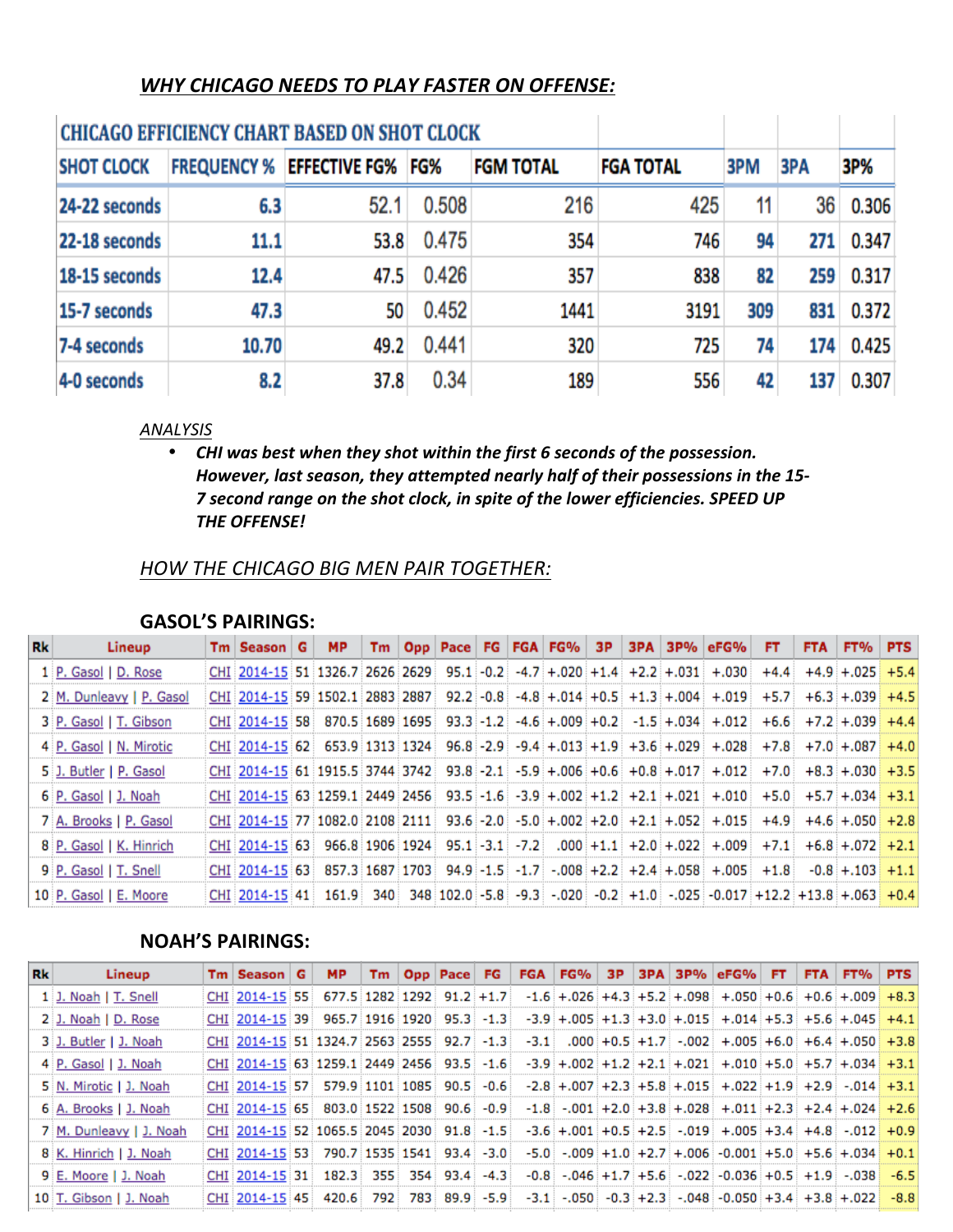#### **MIROTIC'S PAIRINGS:**

| Rk | Lineup                     | $Tm  $ Season $ G $                                                                                                               | <b>MP</b> |  |  |  |  | Tm Opp Pace FG FGA FG% 3P 3PA 3P% eFG% FT |  | FTA FT% PTS |              |
|----|----------------------------|-----------------------------------------------------------------------------------------------------------------------------------|-----------|--|--|--|--|-------------------------------------------|--|-------------|--------------|
|    | 1 M. Dunleavy   N. Mirotic | $CHI$ 2014-15 47 472.9 906 922 92.8 +3.0 -5.2 +.059 +3.9 +7.2 +.055 +.085 +5.2 +6.3 +.013 +15.0                                   |           |  |  |  |  |                                           |  |             |              |
|    | 2 J. Butler   N. Mirotic   | CHI 2014-15 61 715.5 1357 1352 90.9 +0.7 -4.7 +.031 +3.1 +6.3 +.036 +.051 +7.3 +7.6 +.055 +11.9                                   |           |  |  |  |  |                                           |  |             |              |
|    | 3 A. Brooks   N. Mirotic   | $CHI$ 2014-15 81 1045.2 2009 1996 92.0 +1.4 -4.5 +.038 +3.3 +6.1 +.048 +.060 +2.6 +1.6 +.048 +.057                                |           |  |  |  |  |                                           |  |             |              |
|    | 4 N. Mirotic   T. Snell    | $CHI$ 2014-15 67 707.4 1366 1364 92.6 +0.8 -3.1 +.023 +2.6 +6.7 +.014 +.040 +2.2 +1.6 +.037 +6.2                                  |           |  |  |  |  |                                           |  |             |              |
|    | 5 T. Gibson   N. Mirotic   | $CHI$ $[2014-15]$ 61 $[67,2]$ 1250 $[1249]$ 89.9 $-0.1$ $-2.2$ $+0.09$ $+1.3$ $+5.3$ $-.022$ $+0.08$ $+2.9$ $+3.4$ $+0.14$ $+4.0$ |           |  |  |  |  |                                           |  |             |              |
|    | 6 P. Gasol   N. Mirotic    | $CHI$ 2014-15 62 653.9 1313 1324 96.8 -2.9 -9.4 +.013 +1.9 +3.6 +.029 +.028 +7.8 +7.0 +.087 +.03                                  |           |  |  |  |  |                                           |  |             |              |
|    | 7 K. Hinrich   N. Mirotic  | $CHI$   2014-15 59 754.6 1451 1471 92.9 -0.9 -5.3 +.016 +2.0 +4.7 +.019 +.030 +3.0 +3.8                                           |           |  |  |  |  |                                           |  |             | $.000 + 3.1$ |
|    | 8 N. Mirotic   J. Noah     | $CHI$ 2014-15 57 579.9 1101 1085 90.5 -0.6 -2.8 +.007 +2.3 +5.8 +.015 +.022 +1.9 +2.9 -.014 +3.1                                  |           |  |  |  |  |                                           |  |             |              |
|    | 9 N. Mirotic   E. Moore    | CHI 2014-15 51 408.2 794 786 92.9 -2.4 -5.1 -.002 +0.8 +3.8 -.030 +.005 +3.6 +2.4 +.070                                           |           |  |  |  |  |                                           |  |             | $-0.4$       |
|    | 10 N. Mirotic   D. Rose    | CHI 2014-15 48 260.5 523 524 96.5 -6.4 -9.2 -.027 +1.7 +6.9 -.017 -0.013 +8.6 +10.6 +.041                                         |           |  |  |  |  |                                           |  |             | $-2.5$       |

#### **GIBSON'S PAIRINGS:**

| Rkl | Lineup                                                                                                                                                                                                                         | <b>Tm</b> Season G                                                                                                              | <b>MP</b> |     |  |  |  |  | Tm   Opp   Pace   FG   FGA   FG%   3P   3PA   3P%   eFG%   FT                                     |  | FTA FT% PTS |        |
|-----|--------------------------------------------------------------------------------------------------------------------------------------------------------------------------------------------------------------------------------|---------------------------------------------------------------------------------------------------------------------------------|-----------|-----|--|--|--|--|---------------------------------------------------------------------------------------------------|--|-------------|--------|
|     | 1 M. Dunleavy   T. Gibson                                                                                                                                                                                                      | CHI 2014-15 43                                                                                                                  |           |     |  |  |  |  | $545.9:1037:1037:91.2+3.5$ $-1.2+0.43:044+0.2$ $-0.21:021:022+1.1+1.8$ $-0.17:17.6$               |  |             |        |
|     | 2 P. Gasol   T. Gibson                                                                                                                                                                                                         | CHI 2014-15 58                                                                                                                  |           |     |  |  |  |  | $870.5\,1689\,1695\,93.3\,-1.2\,-4.6\,+0.09\,+0.2\,-1.5\,+0.34\,+\,0.12\,+6.6\,+7.2\,+0.09\,+4.4$ |  |             |        |
|     | 3 T. Gibson   N. Mirotic                                                                                                                                                                                                       | $CHI$ : 2014-15 61 667.2 1250 1249 89.9 -0.1 -2.2 +.009 +1.3 +5.3 -.022 +.018 +2.9 +3.4 +.014 +4.0                              |           |     |  |  |  |  |                                                                                                   |  |             |        |
|     | 4 J. Butler   T. Gibson                                                                                                                                                                                                        | $CHI$ 2014-15 54 1098.4 2089 2081 91.1 -1.6 -3.8 000 +0.2 0.0 +0.11 +.003 +6.7 +7.6 +036 +3.7                                   |           |     |  |  |  |  |                                                                                                   |  |             |        |
|     | 5 A. Brooks   T. Gibson                                                                                                                                                                                                        | $CHI$ 2014-15 62 910.8 1728 1726 91.0 -1.3 -2.0 -.004 +2.1 +4.5 +.025 +.009 +3.6 +3.9 +.026 +3.2                                |           |     |  |  |  |  |                                                                                                   |  |             |        |
|     | 6 T. Gibson   K. Hinrich                                                                                                                                                                                                       | $CHI$ 2014-15 47 729.7 1387 1396 91.5 -0.8 -2.3 +.003 +1.1 +1.4 +.031 +.010 +3.1 +4.4 -.015 +2.7                                |           |     |  |  |  |  |                                                                                                   |  |             |        |
|     | 7 T. Gibson   D. Rose                                                                                                                                                                                                          | $CHI$ 2014-15 44 608.6 1185 1192 93.7 -2.5 -6.4 +.004 -0.1 -1.3 +.014 +.006 +5.2 +6.5 +.008                                     |           |     |  |  |  |  |                                                                                                   |  |             | $+0.1$ |
|     | 8 T. Gibson   T. Snell                                                                                                                                                                                                         | $CHI$ $(2014-15)$ 51 $(543.6)$ 1038 1047 $(92.1)$ -1.2 $(1.6)$ -.006 $+1.4$ $+3.7$ $+0.01$ $+0.03$ $+0.5$ $+0.1$ $+0.05$ $-0.5$ |           |     |  |  |  |  |                                                                                                   |  |             |        |
|     | 9 T. Gibson   E. Moore                                                                                                                                                                                                         | $CHI$ [2014-15 31   233.4   438   439   90.2   -2.0   +2.7   -035   +0.7   +6.0   -065   -0.032   +1.0   +1.0   +.008   -2.3    |           |     |  |  |  |  |                                                                                                   |  |             |        |
|     | 10 T. Gibson   J. Noah                                                                                                                                                                                                         | CHI 2014-15 45                                                                                                                  | 420.6     | 792 |  |  |  |  | $783$ $89.9$ $-5.9$ $-3.1$ $-0.50$ $-0.3$ $+2.3$ $-0.98$ $-0.050$ $+3.4$ $+3.8$ $+0.022$          |  |             | $-8.8$ |
|     | 11.1. [-19.5 - 1.9 - 1.9 - 1.9 - 1.9 - 1.9 - 1.9 - 1.9 - 1.9 - 1.9 - 1.9 - 1.9 - 1.9 - 1.9 - 1.9 - 1.9 - 1.9 - 1.9 - 1.9 - 1.9 - 1.9 - 1.9 - 1.9 - 1.9 - 1.9 - 1.9 - 1.9 - 1.9 - 1.9 - 1.9 - 1.9 - 1.9 - 1.9 - 1.9 - 1.9 - 1.9 |                                                                                                                                 |           |     |  |  |  |  |                                                                                                   |  |             |        |

- Gasol was at his best when he was paired with Gibson of all of Chicago's bigs
- Noah was at his best when he was paired with Gasol of all of Chicago's bigs
- *Mirotic was at his best when he was paired with either Gasol or Gibson*
- Gibson was at his best when he was paired with Gasol of all of Chicago's bigs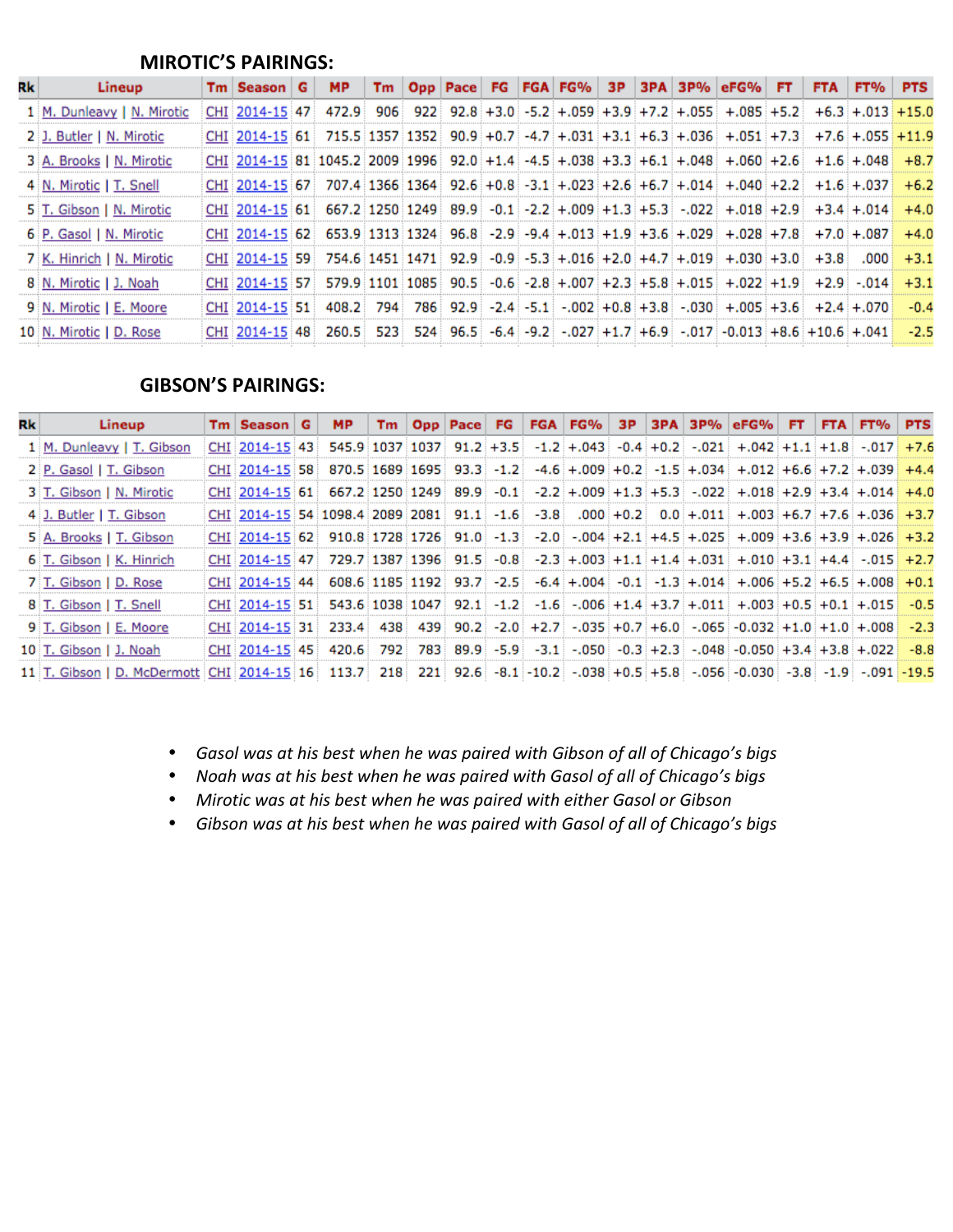|                | <b>CHICAGO TEAM ON/OFF SPLITS FOR INDIVIDUAL PLAYERS</b> |       |                                                                                                                                                               |       |         |         |        |
|----------------|----------------------------------------------------------|-------|---------------------------------------------------------------------------------------------------------------------------------------------------------------|-------|---------|---------|--------|
| <b>PLAYER</b>  |                                                          |       | Offensive Rating On Court Offensive Rating Off Court Defensive Rating On Court Defensive Rating Off Court Net Rating On Court Net Rating Off Court DIFFERENCE |       |         |         |        |
| NOAH           | 106.3                                                    | 108.6 | 104.3                                                                                                                                                         | 103.9 |         | 4,7     | $-2.7$ |
| GASOL          | 107.5                                                    | 107.2 | 104.2                                                                                                                                                         | 104   | 3,3     | 3,2     | 0.1    |
| DUNLEAVY       | 108.4                                                    | 106.6 | 103.1                                                                                                                                                         | 105   | 5,3     | 1.6     | 3.7    |
| <b>BUTLER</b>  | 108.9                                                    | 104.9 | 104.3                                                                                                                                                         | 103.8 | 4,5     | 1.2     | 3,3    |
| ROSE           | 107.5                                                    | 107.4 | 103.7                                                                                                                                                         | 104.4 | 3.8     | 2.9     | 0.9    |
| <b>GIBSON</b>  | 106.7                                                    | 108   | 104.8                                                                                                                                                         | 103.6 | $1.8\,$ | 4,3     | $-2.5$ |
| <b>MIROTIC</b> | 107.9                                                    | 107.1 | 102.4                                                                                                                                                         | 105.4 | 5,5     | 1.7     | 3.8    |
| <b>BROOKS</b>  | 109.6                                                    | 105.5 | 104.7                                                                                                                                                         | 103.6 | 4.9     | $1.8\,$ | 3.1    |
| <b>HINRICH</b> | 105.8                                                    | 108.5 | 104                                                                                                                                                           | 104.2 | $1.8\,$ | 4,3     | $-2.5$ |
| SNELL          | 107.1                                                    | 107.6 | 103.8                                                                                                                                                         | 104.3 | 3,3     | 3,3     | 0      |
| <b>MOORE</b>   | 105.2                                                    | 107.7 | 104.7                                                                                                                                                         | 104   | 0.5     | 3.7     | $-3.2$ |

#### **EXPLANATION OF ON/OFF SPLITS CHART**

This is my absolute favorite statistic... it measures how the team performs with a player on the court compared to how the team performs with that player on the bench.

For example, according to the data, when Nikola Mirotic plays, Chicago scores 107.9 points per 100 possessions. When Mirotic sits, CHI scored 107.1 points per 100 possessions. Mirotic makes the Bulls offense approximately 0.8 points better per 100 possessions.

Moreover, when Mirotic plays, Chicago's defense also allows 102.4 points per 100 possessions. When Mirotic sits, Chicago's defense allows 105.4 points per 100 possessions. Mirotic makes the Bulls defense approximately 3.0 points better per 100 possessions.!

Chicago's lineups with Mirotic outscored opponents by approximately 5.5 points per 100 possessions. Chicago's lineups without Mirotic outscored opponents by only 1.7 points per 100 possessions. So Mirotic helps the Chicago offense score points and limit opponents points efficiently. Therefore, Mirotic is actually a net-positive of approximately 3.8 points per 100 possessions for his team when you account for both his offensive and defensive efficiencies.